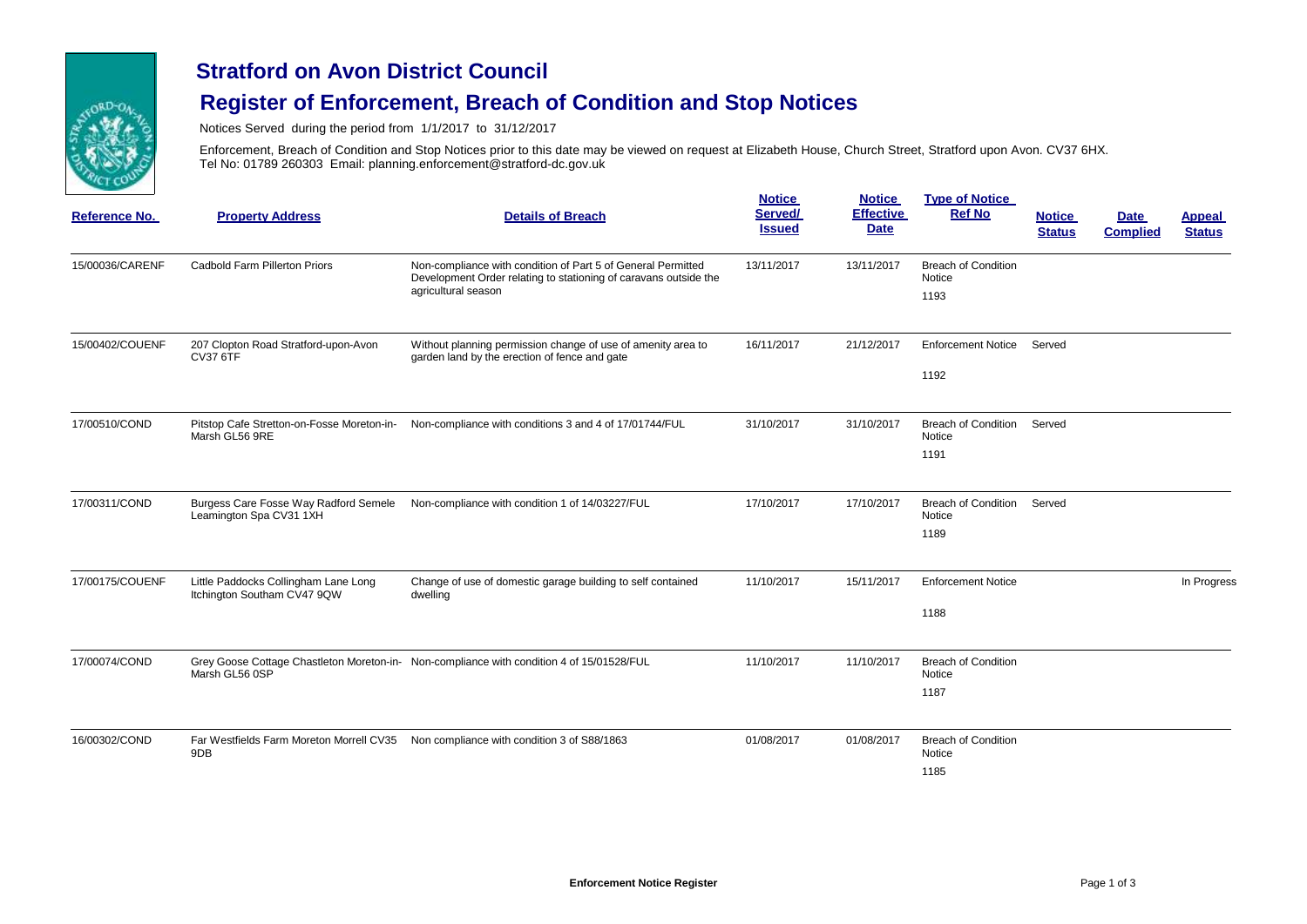

### **Stratford on Avon District Council**

# **Register of Enforcement, Breach of Condition and Stop Notices**

Notices Served during the period from 1/1/2017 to 31/12/2017

Enforcement, Breach of Condition and Stop Notices prior to this date may be viewed on request at Elizabeth House, Church Street, Stratford upon Avon. CV37 6HX. Tel No: 01789 260303 Email: planning.enforcement@stratford-dc.gov.uk

| Reference No.   | <b>Property Address</b>                                   | <b>Details of Breach</b>                                                                                                                                                                                                                                           | <b>Notice</b><br>Served/<br><b>Issued</b> | <b>Notice</b><br><b>Effective</b><br><b>Date</b> | <b>Type of Notice</b><br><b>Ref No</b>       | <b>Notice</b><br><b>Status</b> | <b>Date</b><br><b>Complied</b> | Appeal<br><b>Status</b>    |
|-----------------|-----------------------------------------------------------|--------------------------------------------------------------------------------------------------------------------------------------------------------------------------------------------------------------------------------------------------------------------|-------------------------------------------|--------------------------------------------------|----------------------------------------------|--------------------------------|--------------------------------|----------------------------|
| 17/00372/OTHENF | Saddle Bow Lane Claverdon                                 | Land Adjacent To Claverdon Sewage Works Without planning permission, the use of the land for the<br>importation and storage of waste consisting primarily of<br>construction and demolitition waste, the storage of skips and the<br>construction of hard standing | 27/07/2017                                | 28/08/2017                                       | <b>County Enforcement</b><br>Notice<br>1184  |                                |                                |                            |
| 15/00623/HHENF  | Brookside Hunger Hill Henley-in-Arden B95<br>5NB          | Without planning permission change of use from dwelling to<br>mixed use of dwelling and storage, maintenance and repair of<br>motor vehicles                                                                                                                       | 19/05/2017                                | 30/06/2017                                       | <b>Enforcement Notice</b><br>1183            |                                |                                | In Progress                |
| 15/00623/HHENF  | Brookside Hunger Hill Henley-in-Arden B95<br>5NB          | Without planning permission change of use from dwelling to<br>mixed use of dwelling and storage, maintenance and repair of<br>motor vehicles                                                                                                                       | 19/05/2017                                | 30/06/2017                                       | <b>Enforcement Notice</b><br>1183            |                                |                                | Lodged                     |
| 15/00002/COUENF | Land Opposite To Brookside Hunger Hill<br>Henley-in-Arden | Without planning permission change of use from agriculture to<br>storage of vehicles and materials                                                                                                                                                                 | 19/05/2017                                | 30/06/2017                                       | <b>Enforcement Notice</b><br>1182            |                                |                                | Awaiting<br>Fee<br>Payment |
| 17/00154/COND   | 5JG                                                       | SIG Roofspace Alcester Heath Alcester B49 Non compliance with Condition 1 of 15/03768/VARY                                                                                                                                                                         | 27/04/2017                                | 27/04/2017                                       | <b>Breach of Condition</b><br>Notice<br>1181 | Served                         |                                |                            |
| 17/00111/COND   | Land To The South Of Jacksons Meadow<br>Bidford-on-Avon   | Non-compliance with condition 13 of permission 14/03291/OUT<br>granted on appeal                                                                                                                                                                                   | 29/03/2017                                | 29/03/2017                                       | <b>Breach of Condition</b><br>Notice<br>1180 | Served                         |                                |                            |
| 14/00665/COUENF | Coben Gaydon Road Bishops Itchington<br>Southam CV47 2QZ  | Without planning permission the change of use from agriculture to<br>a mixed use of stationing of mobile home, shipping container,<br>portable site office and use of land for groundworks/landscaping<br>business, together with creation of hardstanding         | 27/03/2017                                | 05/05/2017                                       | <b>Enforcement Notice</b><br>1179            | Served                         |                                |                            |